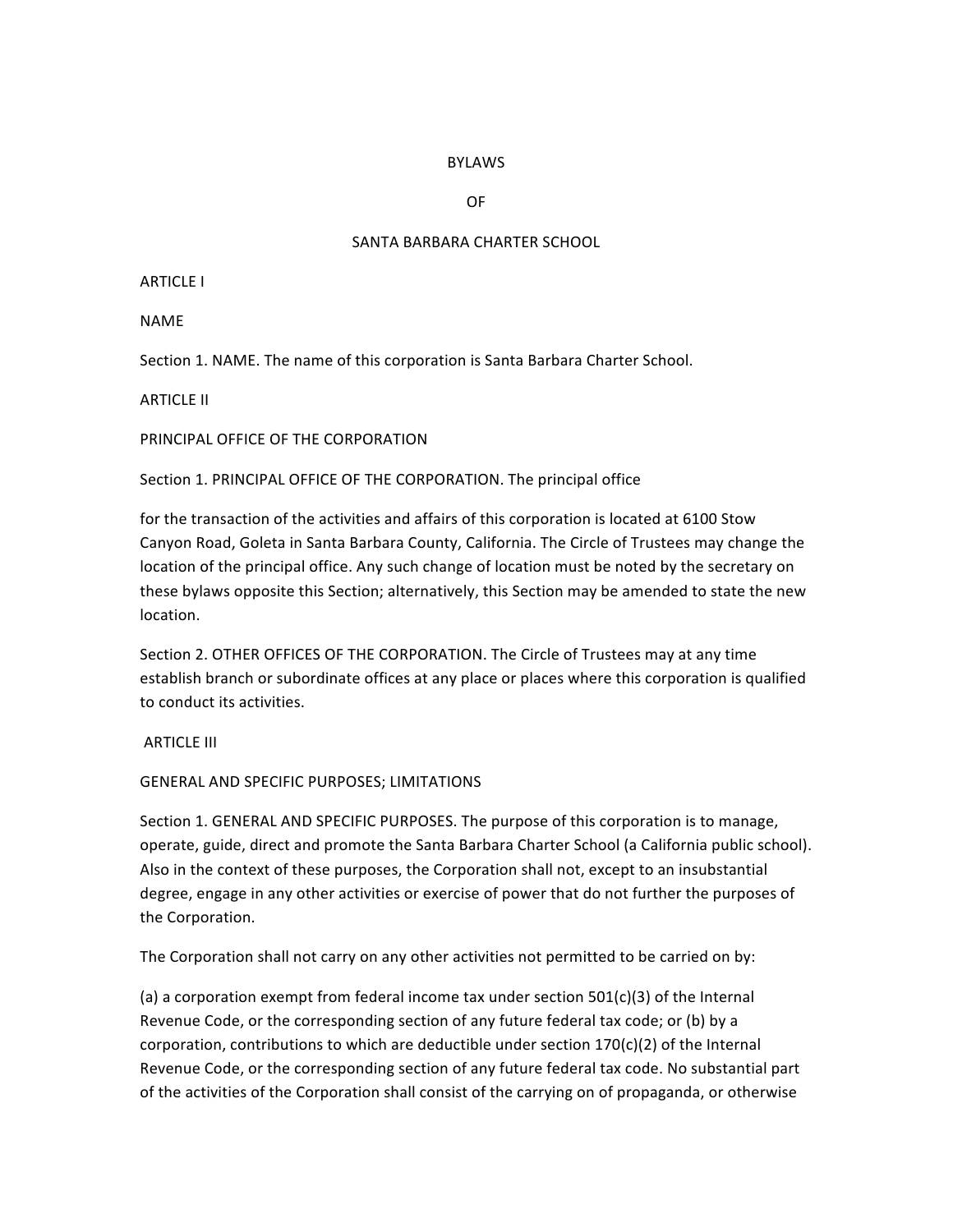attempting to influence legislation, and the Corporation shall not participate in, or intervene in (including the publishing or distribution of statements) any political campaign on behalf of or in opposition to any candidate for public office.

ARTICLE IV  $-$ 

## CONSTRUCTION AND DEFINITIONS

Section 1. CONSTRUCTION AND DEFINITIONS. Unless the context indicates otherwise, the general provisions, rule of construction, and definitions in the California Non-Profit Corporation Law shall govern the construction of these bylaws. Without limiting the generality of the preceding sentence, the masculine gender includes the feminine and neuter, the singular includes the plural, and the plural includes the singular, and the term "person" includes both a legal entity and a natural person. Additionally, all references to the "the Board, Board of Trustees, or "Board of Directors" within these bylaws refers to the SBCS Circle of Trustees or CoT.

ARTICLE  $V -$ 

## DEDICATION OF ASSETS

Section 1. DEDICATION OF ASSETS. This corporation's assets are irrevocably dedicated to public benefit purposes. No part of the net earnings, properties, or assets of the corporation, on dissolution or otherwise, shall inure to the benefit of any private person or individual, or to any director or officer of the corporation. On liquidation or dissolution, all properties and assets remaining after payment, or provision for payment, of all debts and liabilities of the corporation shall be distributed to a non-profit fund, foundation, or corporation that is organized and operated exclusively for charitable purposes and that has established its exempt status under Internal Revenue Code section  $501(c)(3)$ .

ARTICLE  $VI -$ 

## CORPORATIONS WITHOUT MEMBERS

Section 1. CORPORATIONS WITHOUT MEMBERS. This corporation shall have no voting members within the meaning of the Non-Profit Corporation Law. The corporation's Board of Directors may, in its discretion, admit individuals to one or more classes of nonvoting members; the class or classes shall have such rights and obligations as the Circle of Trustees finds appropriate but shall not have rights or powers that would cause the corporation to be deemed a "membership corporation" under Section 5056 of the California Corporations Code.

**ARTICLE VII** 

BOARD OF DIRECTORS (aka CIRCLE OF TRUSTEES)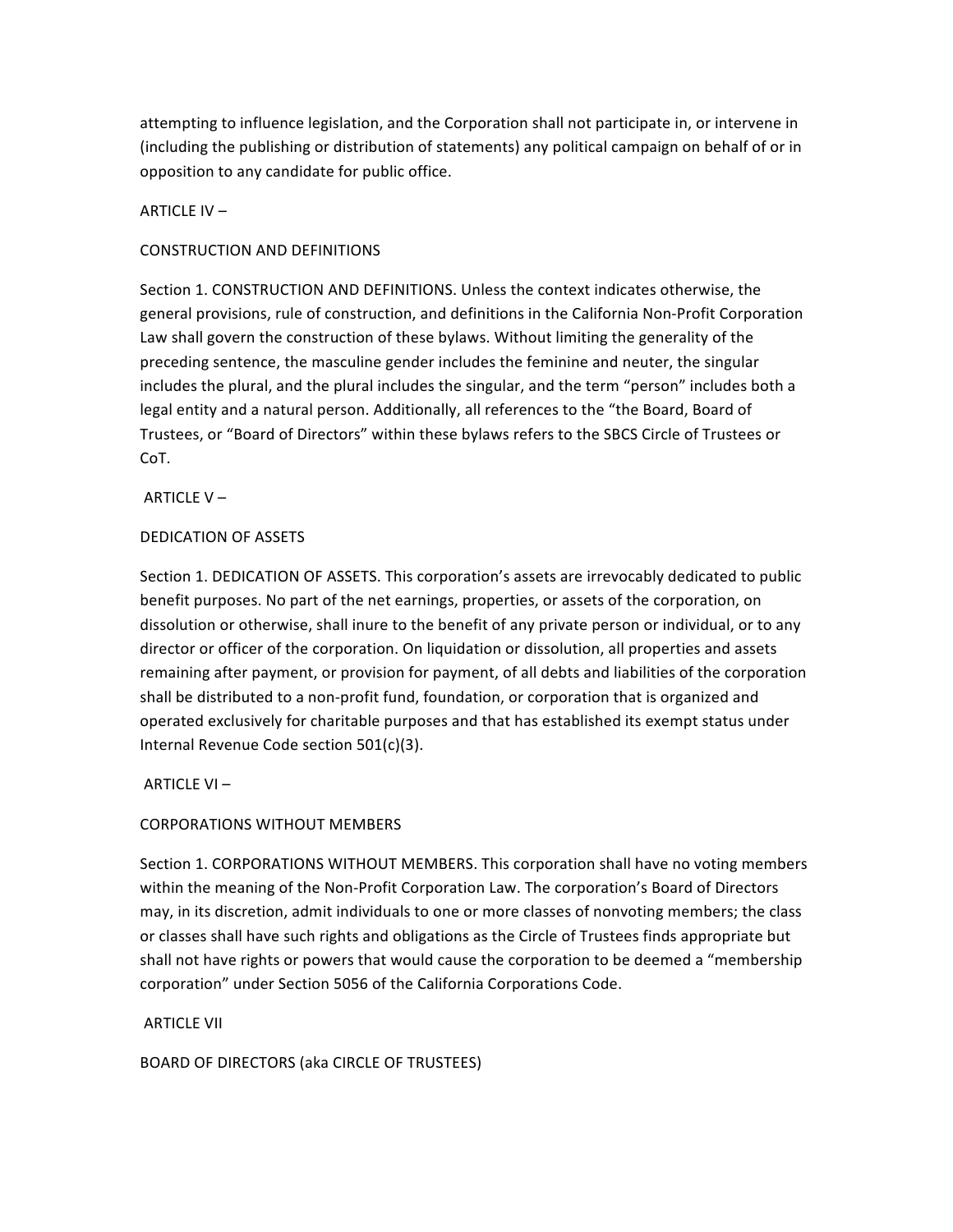Section 1. GENERAL POWERS Subject to the provisions and limitations of the California Non-Profit Public Benefit Corporation Law and any other applicable laws, and subject to any limitations of this corporation's articles of incorporation or bylaws, the corporation's activities and affairs shall be managed, and all corporate powers shall be exercised, by or under the direction of the Circle of Trustees. The Board may delegate

the management of the corporation's activities to any person(s), management company or committees, however composed, provided that the activities and affairs of the corporation shall be managed and all corporate powers shall be exercised under the ultimate direction of the Board. 

Section 2. SPECIFIC POWERS. Without prejudice to the general powers set forth in

Section 1 of these bylaws, but subject to the same limitations, the Circle of Trustees shall have the power to:

1. Appoint and remove, at the pleasure of the CoT all corporate officers, agents, and employees; prescribe powers and duties for them as are consistent with the law, the articles of incorporation, and these bylaws; fix their compensation; and require them to provide security for faithful service.

2. Change the principal office or the principal business office in California from one location to another; cause the corporation to be qualified to conduct its activities in any other state, territory, dependency, or country; conduct its activities in or outside California; and designate a place in or outside California for holding any corporate meetings. 3. Borrow money and incur indebtedness on the corporation's behalf and cause to be executed and delivered for the corporation's purposes, in the corporate name, promissory notes, bonds, debentures, deeds of trust, mortgages, pledges, hypothecations, and other evidences of debt and securities. Adopt and use a corporate seal and alter the form of the seal.

Section 3. DESIGNATED DIRECTORS AND TERMS. For the purposes of these bylaws, "Director" shall be synonymous with "Trustee", as in Circle of Trustees. The number of directors shall be no less than 5 and no more than 10. With the exception of the initial directors, which have been named by the Incorporator, all directors shall be designated as follows:

\* 4 – Santa Barbara Charter School (Classroom-Based Program) parents and/or family members/student's legal guardian;

\* 1 – Santa Barbara Charter School (HomeBased Program) parent and/or family member/student's legal guardian;

\* 2 – Santa Barbara Charter School (Classroom-Based Program) teachers;

\* 1 – Santa Barbara Charter School (HomeBased Program) teacher;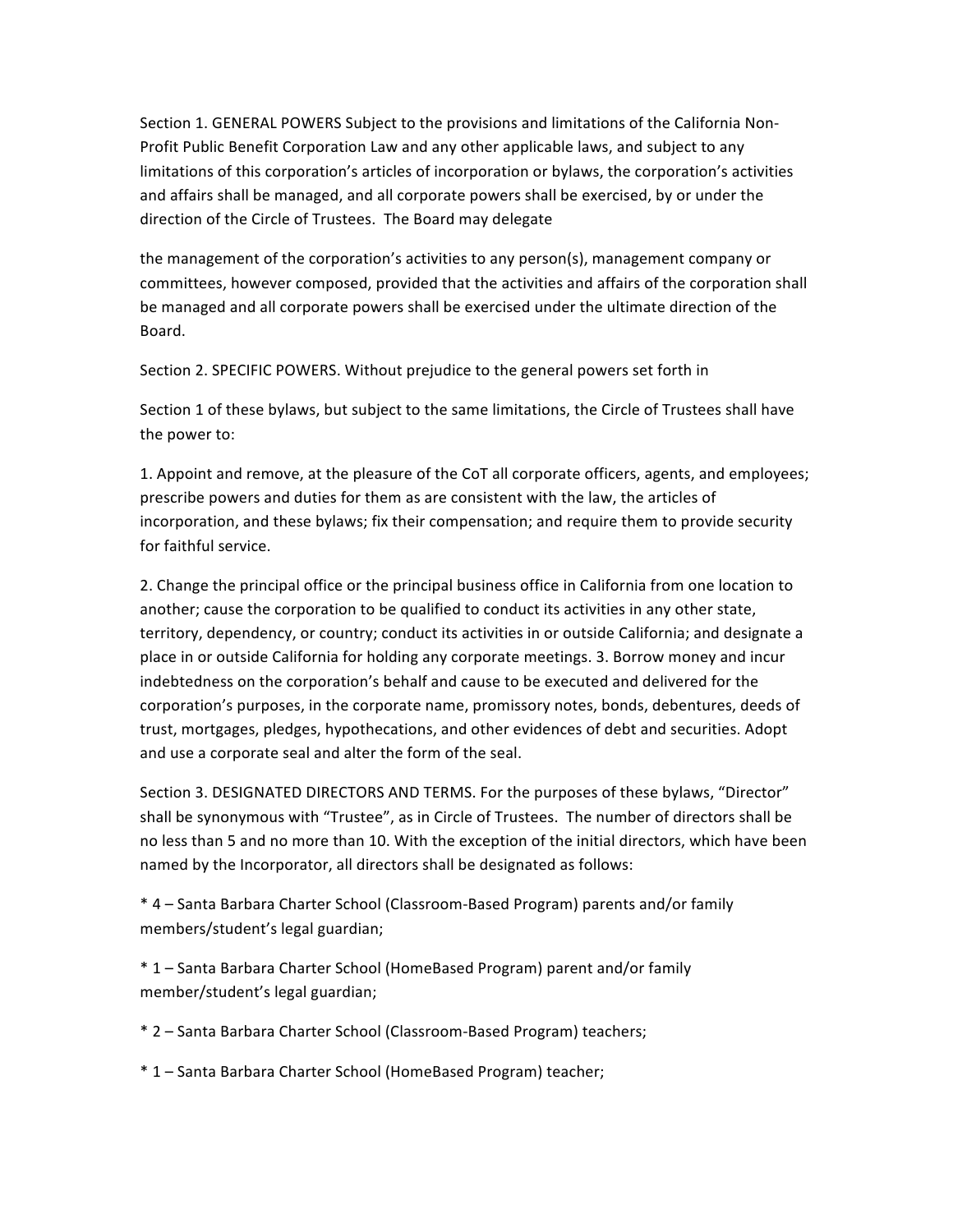- \* 1 - Administrative Representative - Director of Operations (standing member)
- \* 1 – District Director assigned by District Superintendent (district option)

Selection and Term- Classroom-Based Parent Representatives are selected by election of SBCS Classroom-Based community members according to SBCS Election Policy # 012.1, for terms of 2 years. Home-Based Parent Representatives are selected by election of the SBCS Home-Based Program community members according to SBCS Election Policy # 012.1, for terms of 2 years. SBCS Classroom-Based Teacher

Representatives are selected by the Classroom-Based teachers and serve for a term of 2 years. The HomeBased Teacher's Representative is selected by the HomeBased teachers and serves for a term of 2 years. The District Director, at the discretion of the Santa Barbara School Districts, will be assigned by the district Superintendent and will serve for a term of two years. In the event that the Superintendent fails to appoint the District Director, in any year, on or before June 30 of such year, then the Board of Directors shall leave that space vacant pending potential future district participation. Unless otherwise specified by the CoT, terms of Trustees shall begin July 1 after their selection or assignment and end on June 30th, two years later. The CoT, at its sole discretion, may act to fill any Director's position if for any reason that position is vacated before the end of its normal term. The CoT may select interim board members to complete the expected term by simple majority vote, as described in Section 10 below. In the event of an interim position, the interim Director shall finish the original term, at which time the position will be filled according to SBCS Election Policy # 012.1.

Section 4. RESTRICTION ON INTERESTED PERSONS AS DIRECTORS. No more than 49 percent of the persons serving on the Board of Directors may be "interested persons." An interested person is (a) any person compensated by the corporation for services rendered to it within the previous 12 months, whether as a full-time or part-time employee, independent contractor, or otherwise, excluding any reasonable compensation paid to a director as director; and (b) any brother, sister, ancestor, descendant, spouse, brother-in-law, sister-in-law, son-in-law, daughter-in-law, mother-in-law, or father-in-law of such person. However, any violation of this paragraph shall not affect the validity or enforceability of transactions entered into by the corporation. 

Section 5. NOMINATIONS BY COMMITTEE. In the event that SBCS Election Policy # 012.1 is enacted, but no nominations for the CoT are forthcoming, the President of the CoT may appoint a committee to nominate qualified candidates for election to the Circle of Trustees at least thirty (30) days before the date of any election of directors. The nominating committee shall make its report at least seven (7) days before that date of the election or at such other time as the CoT may set and the Secretary shall forward to each director, with the notice of meeting required by these bylaws, a list of all candidates nominated by committee.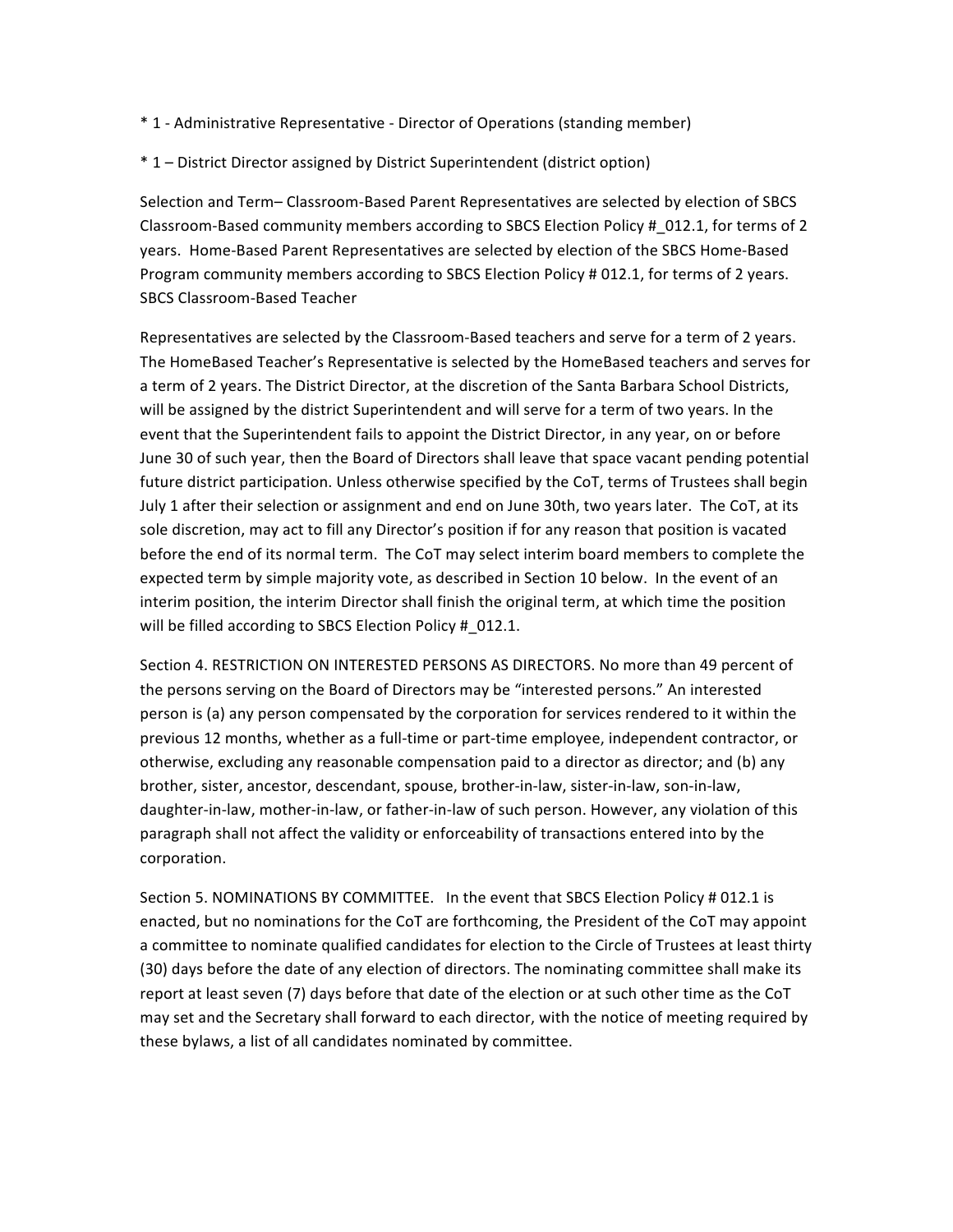Section 6. USE OF CORPORATE FUNDS TO SUPPORT NOMINEE. If more people have been nominated for director than can be elected, no corporation funds may be expended to support a nominee without the board's authorization.

Section 7. EVENTS CAUSING VACANCIES ON CoT A vacancy or vacancies on the Circle of Trustees shall occur in the event of (a) the death or resignation of any director; (b) the declaration by resolution of the CoT of a vacancy in the office of a director who has been convicted of a felony, declared of unsound mind by a court order, or found by

final order or judgment of any court to have breached a duty under California Non-Profit Public Benefit Corporation Law, Chapter 2, Article 3; (c) the increase of the authorized number of directors; (d) disenrollment from the charter school of a student or students of

a parent serving on the Board of Directors; or (e) termination of employment with the charter school. Such vacancies shall be filled pursuant to Section 10 below.

Section 8. RESIGNATION OF DIRECTORS. Except as provided below, any director may resign by giving written notice to the Chairperson of the Board, if any, or to the President or the Secretary of the corporation. The resignation shall be effective when the notice is given unless the notice specifies a later time for the resignation to become effective. If a director's resignation is effective at a later time, the CoT may elect a successor to take office as of the date when the resignation becomes effective.

Section 9. DIRECTOR MAY NOT RESIGN IF NO DIRECTOR REMAINS.

Except on notice to the California Attorney General, no director may resign if the corporation would be left without a duly elected director or directors.

Section 10. VACANCIES FILLED BY BOARD. Vacancies on the Circle of Trustees may be filled by approval of the CoT or, if the number of directors then in office is less than a quorum, by  $(1)$  the unanimous consent of the directors then in office,  $(2)$  the affirmative vote of a majority of the directors then in office at a meeting held according to notice or waivers of notice complying with **Corporations Code section 5211, or (3)** a sole remaining director.

Section 11. NO VACANCY ON REDUCTION OF NUMBER OF DIRECTORS.

Any reduction of the authorized number of directors shall not result in any director being removed before his or her term of office expires.

Section 12. PLACE OF CIRCLE OF TRUSTEES MEETINGS. Regular meetings shall be held at the principal office of the corporation; provided, however, that the Circle of Trustees may designate that a meeting be held at any place within California that has been designated by resolution of the CoT or in the notice of the meeting. [All meetings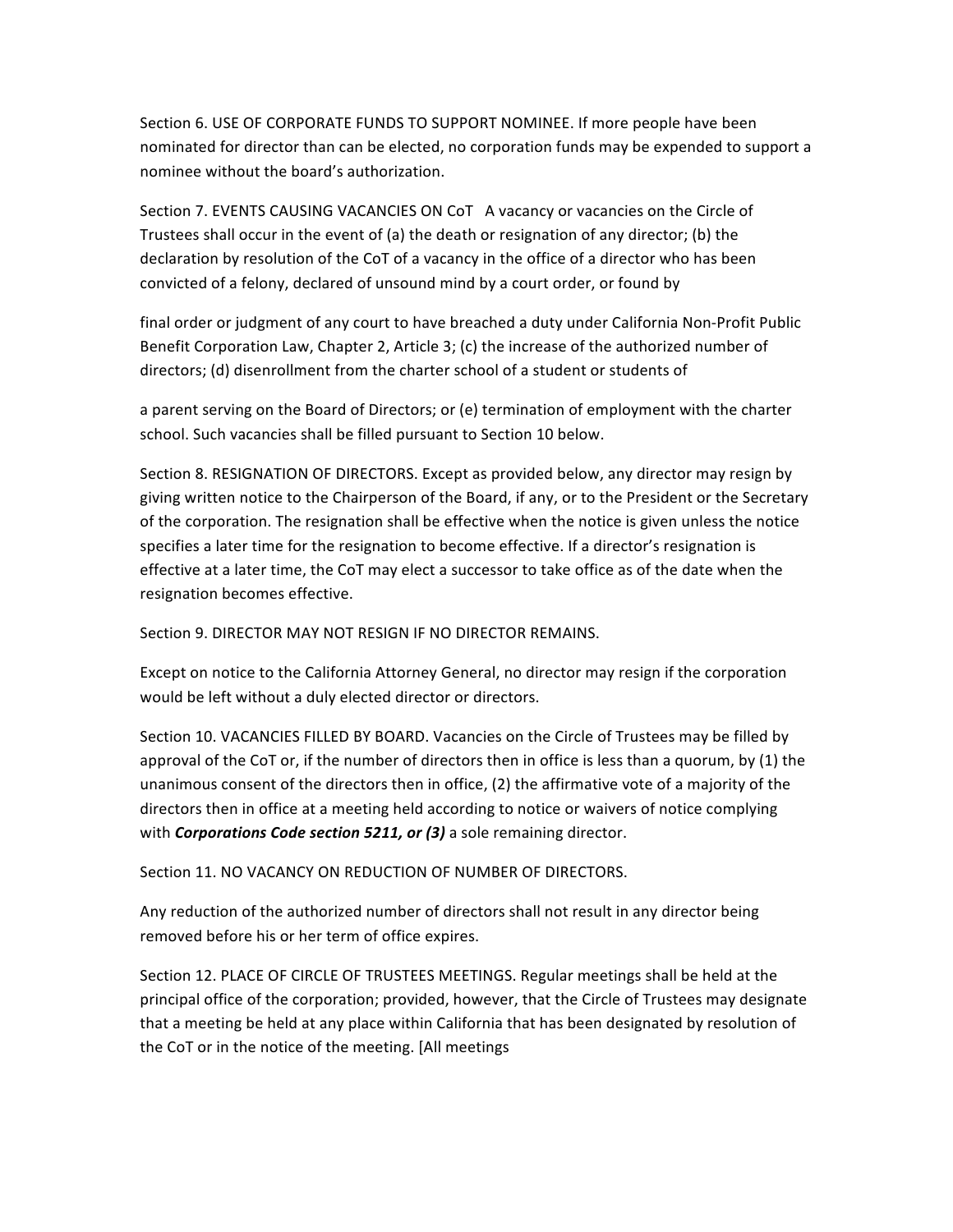of the CoT shall be called, held and conducted in accordance with the terms and provisions of the Ralph M. Brown Act, California Government Code Sections 54950, et seq., as said chapter may be modified by subsequent legislation.

## Section 13. MEETINGS BY TELEPHONE OR OTHER TELECOMMUNICATIONS

EQUIPMENT. Any Circle of Trustees meeting may be held by conference telephone, video screen communication, or other communications equipment. Participation in a meeting under this Section shall constitute presence in person at the meeting if all of the following apply:

(a) Each member participating in the meeting can communicate concurrently with all other members.

(b) Each member is provided the means of participating in all matters before the board, including the capacity to propose, or to interpose an objection to, a specific action to be taken by the corporation.

(c) The CoT has adopted and implemented a means of verifying both of the following:

(1) A person communicating by telephone, video screen, or other communications equipment is a director entitled to participate in the CoT meeting.

(2) All statements, questions, actions or votes were made by that director and not by another person not permitted to participate as a director.

 $\left[\frac{d}{dt}\right]$  The meeting is held and conducted in accordance with the terms and provisions of the **Ralph M. Brown Act, California Government Code Sections 54950**, et seq., as said chapter may be modified by subsequent legislation.]

Section 14. ANNUAL AND REGULAR MEETINGS. Regular meetings of the Board of Directors shall generally be held on the Third Monday of each month at 7:00 p.m. When meeting on the third Monday of the month is impracticable, The CoT may reschedule its regular meeting at any other time during the month, so long as all applicable posting and information requirements are met. The Circle of Trustees shall hold an annual meeting for purposes of organization, election of officers, and transaction of other business. Notice of this meeting is not required if conducted pursuant to these bylaws. Agendas must be posted seventy-two (72) hours previous to the meeting. All meetings of the Board of Directors shall be called, held and conducted in accordance with the terms and provisions of the Ralph M. Brown Act, California Government Code Sections 54950, et seg., as said chapter may be modified by subsequent legislation.

Section 15. AUTHORITY TO CALL SPECIAL/EMERGENCY MEETINGS. Special meetings of the Circle of Trustees for any purpose may be called at any time by the President (or the Presiding officer of the CoT, if the president is unavailable). Emergency meetings may also be called in accordance with Government Code, Section 54956.5. Both Special and Emergency meetings will be run according to Government Code, Sections 54956 and 54956.5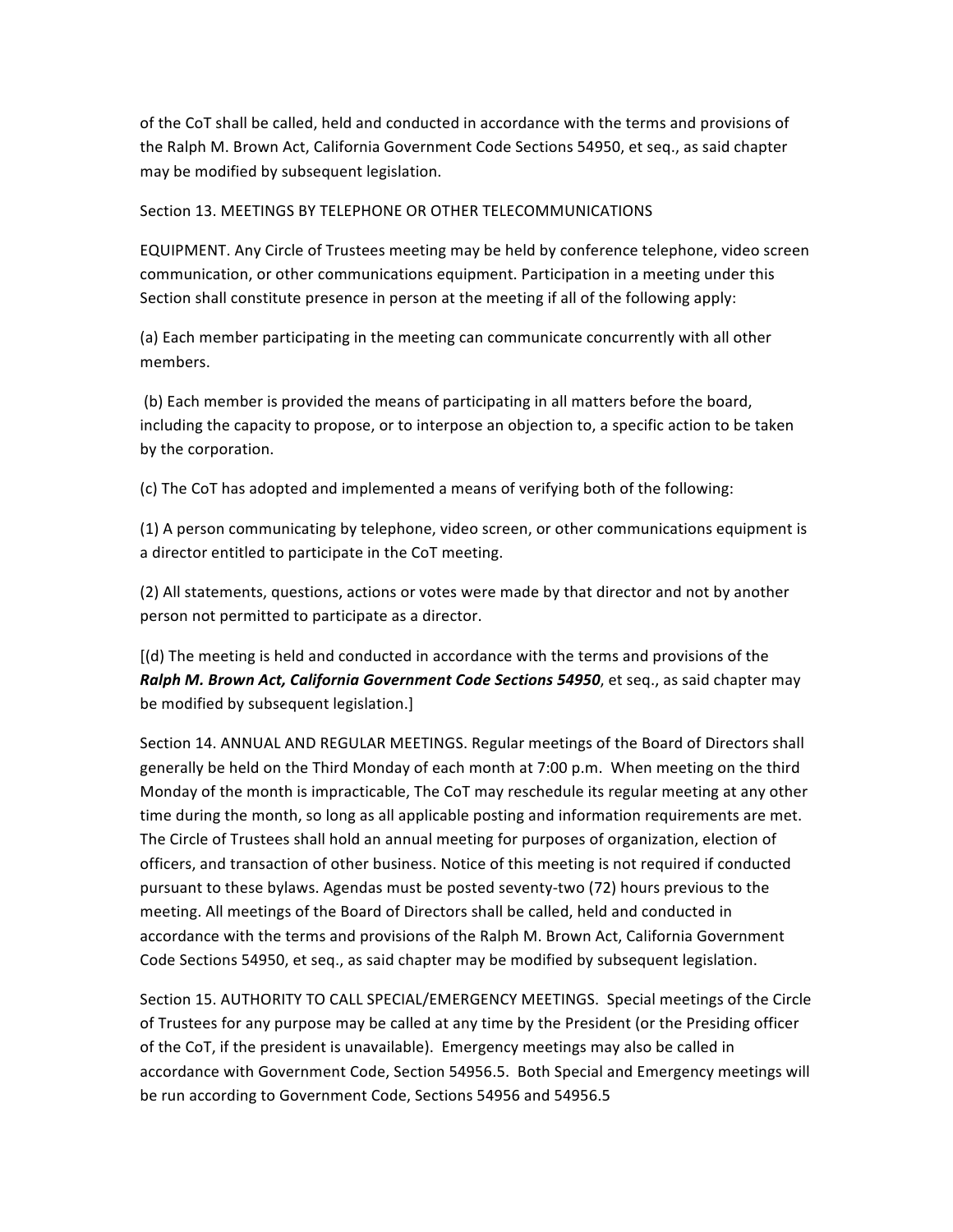Section 16. NOTICE OF SPECIAL OR EMERGENCY MEETINGS. Pursuant to Government Code. Sections 54956 and 54956.5, notice of the time and place of special meetings shall be given to each director by (a) personal delivery of written notice; (b) first-class mail, postage prepaid; (c) telephone, including a voice messaging system or other system or technology designed to record and communicate messages, either directly to the director or to a person at the director's office who would reasonably be expected to communicate that notice promptly to the director; (d) telegram; (e) facsimile; (f) electronic mail; or  $(g)$  other electronic means. All such notices shall be given or sent to the director's address or telephone number as shown on the corporation's records.

Notice of the time and place of special or emergency meetings shall be given to all media sources that have provided a written request to Santa Barbara Charter School. The notice shall state the time of the meeting and the place, if the place is other than the corporation's principal office and the business to be transacted at the meeting.

[All notice requirements will comply with the terms and provisions of the Ralph M.

Brown Act California Government Code Sections 54956, 54956.5, et seq., as said chapter may be modified by subsequent legislation.]

Section 17. QUORUM. A majority of the authorized number of directors shall constitute a quorum for the transaction of any business except adjournment. Every action taken or decision made by a majority of the directors present at a duly held meeting at which a quorum is present shall be an act of the board, subject to the more stringent provisions of the California Non-Profit Public Benefit Corporation Law, including, without limitation, those provisions relating to (a) approval of contracts or transactions in which a director has a direct or indirect material financial interest, (b) approval of certain transactions between corporations having common directorships,  $(c)$  creation of and appointments to committees of the board, and  $(d)$ indemnification of directors. A meeting at which a quorum is initially present may continue to transact business, despite the withdrawal of some directors, if any action taken or decision made is approved by at least a majority of the required quorum for that meeting.

Section 18. ADJOURNMENT. A majority of the directors present, whether or not a quorum is present, may adjourn any meeting to another time and place.

Section 19. COMPENSATION AND REIMBURSEMENT. Directors may receive compensation for their services as directors or officers and reimbursement of expenses as the Board of Directors may establish by resolution to be just and reasonable as to the corporation at the time that the resolution is adopted.

Section 20. CREATION OF POWERS OF COMMITTEES. The board, by resolution adopted by a majority of the directors then in office, may create one or more committees, each consisting of two or more directors and no one who is not a director, to serve at the pleasure of the board. Appointments to committees of the Board of Directors shall be by majority vote of the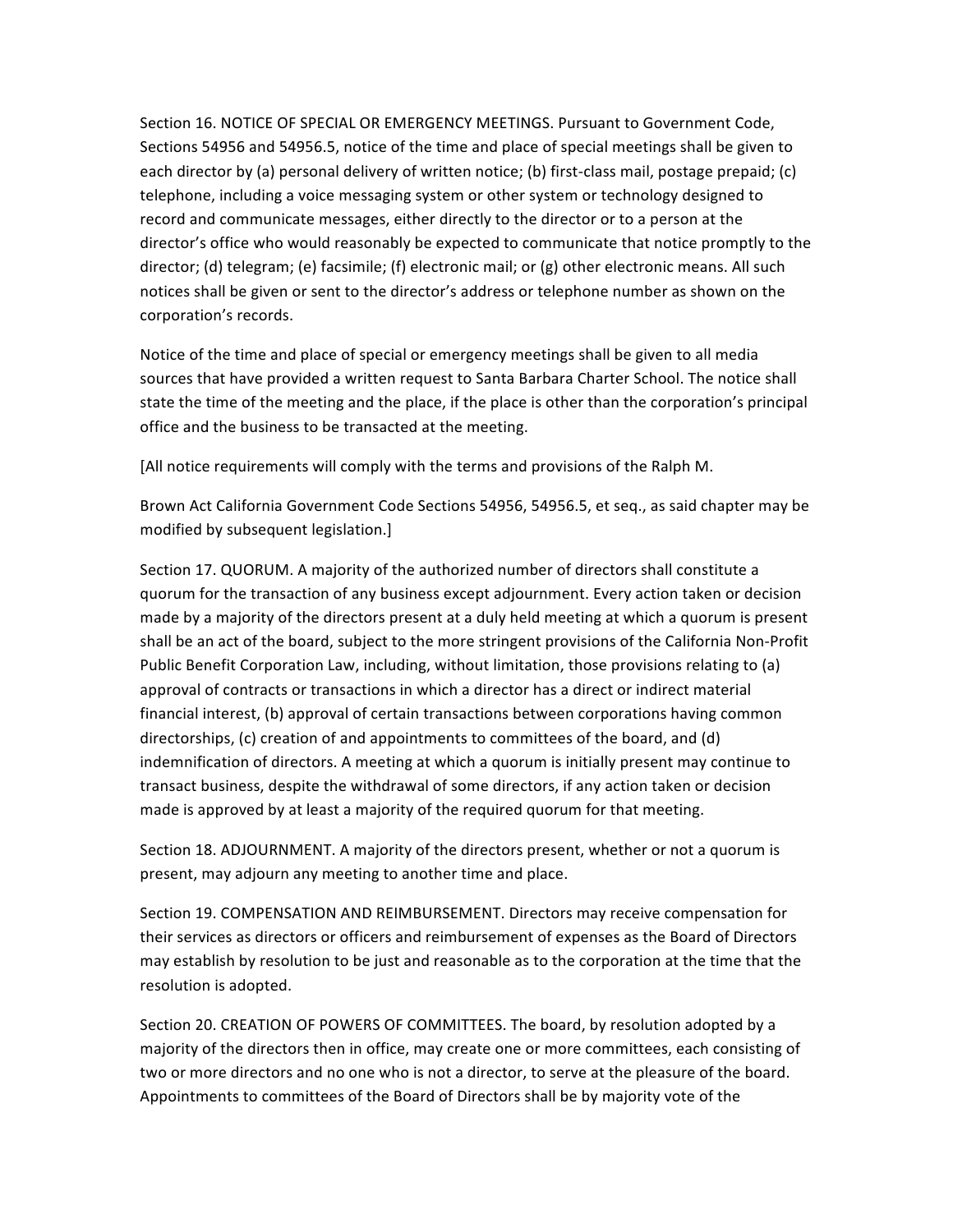authorized directors then in office. The Board of Directors may appoint one or more directors as alternate members of any such committee, who may replace any absent member at any meeting. Any such committee shall have all the authority of the board, to the extent provided in the Board of Directors resolution, except that no committee may:

(a) Fill vacancies on the Circle of Trustees or any committee of the board;

(b) Fix compensation of the directors for serving on the CoT or on any committee;

(c) Amend or repeal bylaws or adopt new bylaws;

(d) Amend or repeal any resolution of the CoT that by its express terms is not so amendable or repealable; 

(e) Create any other committees of the CoT or appoint the members of committees of the board; 

(f) Expend corporate funds to support a nominee for director if more people have been nominated for director than can be elected; [or]

(g) Approve any contract or transaction to which the corporation is a party and in which one or more of its directors has a material financial interest, except as special approval is provided for in Corporations Code section 5233(d)(3).

Committees of the CoT are to comply with the provisions of the Ralph M. Brown Act as required by the law.

Section 21. MEETINGS AND ACTION OF COMMITTEES. Meetings and actions of committees of the Circle of Trustees shall be governed by, held, and taken under the provisions of these bylaws concerning meetings and other CoT actions, except that the time for general meetings of such committees and the calling of special meetings of such committees may be set either by CoT resolution or, if none, by resolution of the committee. Minutes of each meeting shall be kept and shall be filed with the corporate records. The CoT may adopt rules for the governance of any committee as long as the rules are consistent with these bylaws. If the CoT has not adopted rules, the committee may do so.

Section 22. NON-LIABILITY OF DIRECTORS. No Director shall be personally liable for the debts, liabilities, or other obligations of this corporation.

## **ARTICLE VIII**

### OFFICERS OF THE CORPORATION

Section 1. OFFICES HELD. The officers of this corporation shall be a President, a Secretary, and a Chief Financial Officer. The corporation, at the board's direction, may also, but is not required, to have a chairperson of the board, one or more Vice-Presidents, one or more Assistant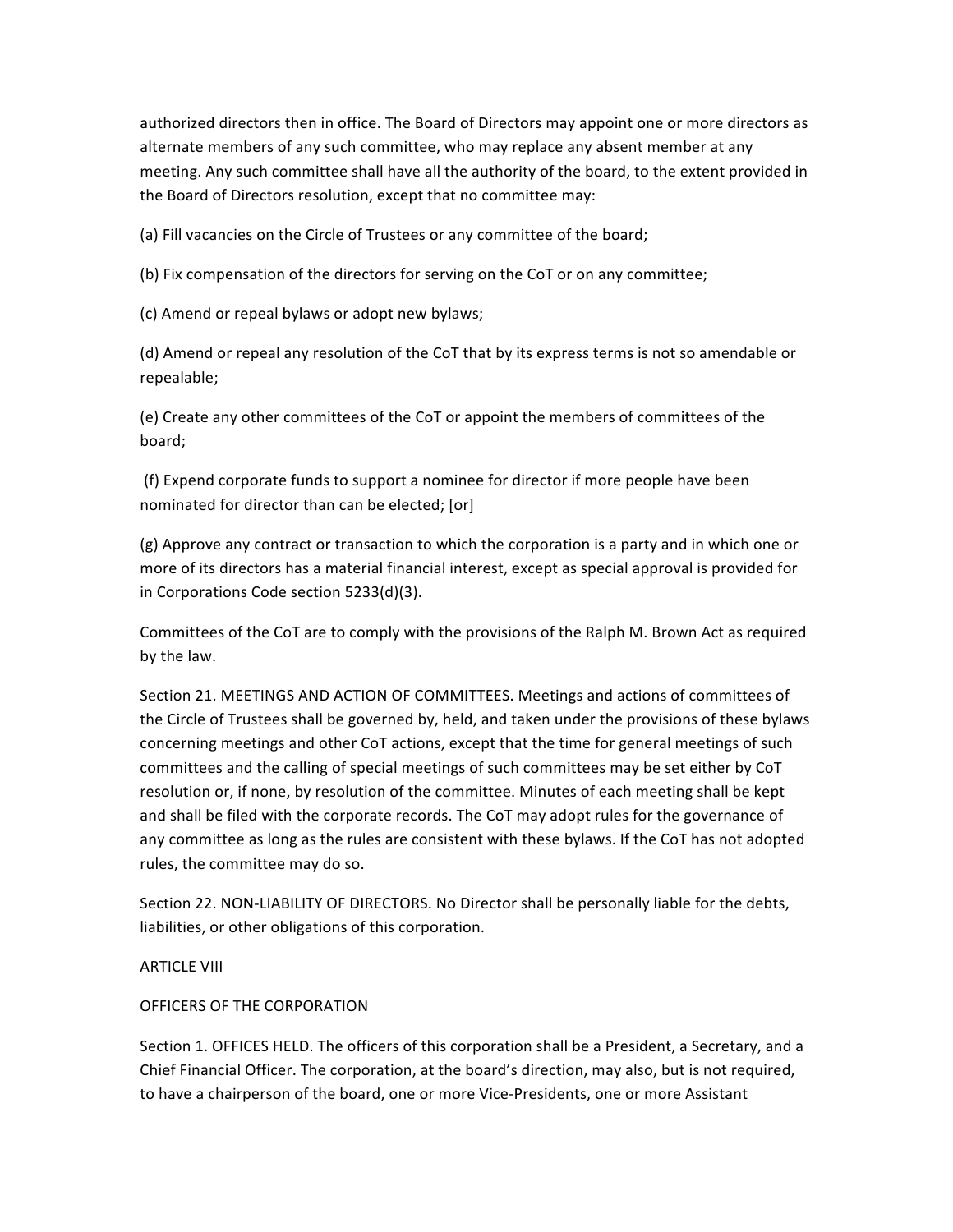Secretaries, one or more Assistant Treasurers, and such other officers as may be appointed under Article VIII, Section 4 of these bylaws.

Section 2. DUPLICATION OF OFFICE HOLDERS. Any number of offices may be held by the same person, except that neither the Secretary nor the Chief Financial Officer may serve concurrently as either the President or the chairperson of the board.

Section 3. ELECTION OF OFFICERS. The officers of this corporation, except any appointed under Article VIII, Section 4 of these bylaws shall be chosen annually by the CoT and shall serve at the pleasure of the board, subject to the rights of any officer under any employment contract.

Section 4. APPOINTMENT OF OTHER OFFICERS. The CoT may appoint or authorize the President, or another officer to appoint any other officers that the corporation may require. Each appointed officer shall have the title and authority to hold office for the specified period, and perform the duties specified in the bylaws or established by the board.

Section 5. REMOVAL OF OFFICERS. Without prejudice to the rights of any officer under an employment contract, the Board of Directors may remove any officer with or without cause upon a majority vote of the CoT.

Section 6. RESIGNATION OF OFFICERS. Any officer may resign at any time by giving written notice to the board. The resignation shall take effect on the date the notice is received or at any later time specified in the notice. Unless otherwise specified in the notice, the resignation need not be accepted to be effective. Any resignation shall be without prejudice to any rights of the corporation under any contract to which the officer is a party.

Section 7. VACANCIES IN OFFICE. A vacancy in any office because of death, resignation, removal, disqualification, or any other cause shall be filled in the manner prescribed in these bylaws for normal appointment to that office, provided, however, that vacancies need not be filled on an annual basis.

Section 8. PRESIDENT. The President of the CoT shall preside at Circle of Trustees meetings and shall exercise and perform such other powers and duties as the CoT may assign from time to time. Subject to the control of the board, the President shall be the primary liaison to the Directors of Operations and Education, who serve as the general managers of the corporation as fully described in any applicable employment contracts, agreements, or job specifications. The President shall have such other powers and duties as the Board of Directors or the bylaws may require.

Section 9. PRESIDENT OF THE BOARD - ABSENCES. If the President is unavailable, the President may designate another member of the CoT to serve as the chief executive officer who shall have the powers and duties of the President of the corporation set forth in these bylaws during the President's absence.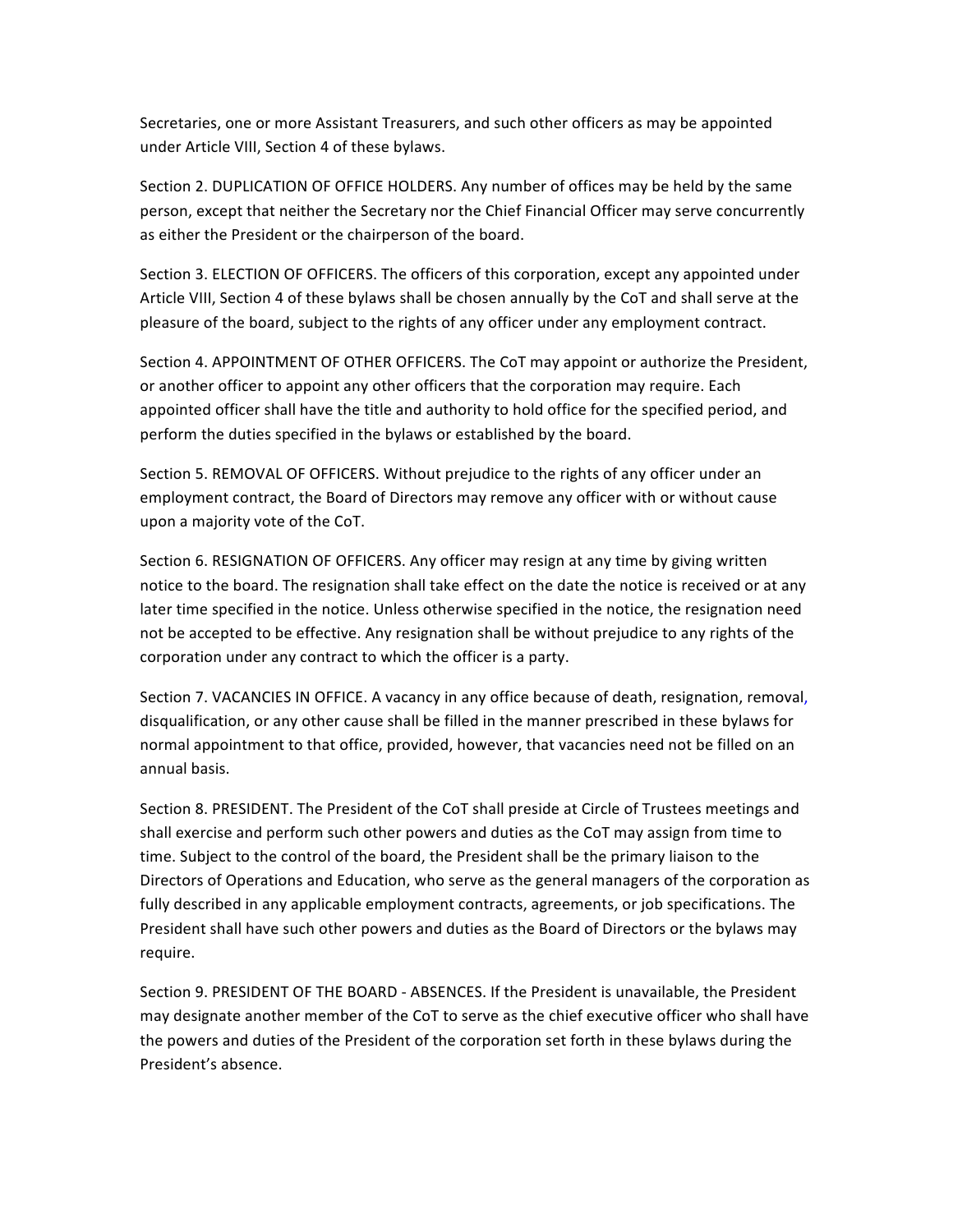Section 10. VICE-PRESIDENTS. If the President is absent or disabled, the CoT may, at its sole discretion, appoint a Vice-President by majority vote. The Vice-President, if any, in order of his/her rank as fixed by the board, shall perform all duties of the President. When so acting, a Vice-President shall have all powers of and be subject to all restrictions on the President. The Vice-President shall have such other powers and perform such other duties as the Board of Directors or the bylaws may require.

Section 11. SECRETARY. The Secretary shall keep or cause to be kept, at the corporation's principal office or such other place as the Board of Directors may direct, a book of minutes of all meetings, proceedings, and actions of the board, and committees of the board. The minutes of meetings shall include the time and place that the meeting was held; whether the meeting was annual, general, or special, and, if special, how authorized; the notice given; and the names of persons present at Board of Directors and committee meetings.

The Secretary shall keep or cause to be kept, at the principal California office, a copy of the articles of incorporation and bylaws, as amended to date. The Secretary shall give, or cause to be given, notice of all meetings of the board, and of committees of the Board of Directors that these bylaws require to be given and as required by the Ralph M. Brown Act. The Secretary shall keep the corporate seal, if any, in safe custody and shall have such other powers and perform such other duties as the Board of Directors or the bylaws may require.

Section 12. CHIEF FINANCIAL OFFICER. The Chief Financial Officer shall keep and maintain, or cause to be kept and maintained, adequate and correct books and accounts of the corporation's properties and transactions. The Chief Financial Officer shall send or cause to be given to the directors such financial statements and reports as are required to be given by law, by these bylaws, or by the board. The books of account shall be open to inspection by any director at all reasonable times.

The Chief Financial Officer shall (i) deposit, or cause to be deposited, all money and other valuables in the name and to the credit of the corporation with such depositories as the Circle of Trustees may designate; (ii) disburse, or cause to be disbursed, the corporation's funds as the CoT may order; (iii) render to the President, chairperson of the board, if any, and the board, when requested, an account of all transactions as Chief Financial Officer and of the financial condition of the corporation; and (iv) have such other powers and perform such other duties as the board, contract, job specification, or the bylaws may require.

f required by the board, the Chief Financial Officer shall give the corporation a bond in the amount and with the surety or sureties specified by the CoT for faithful performance of the duties of the office and for restoration to the corporation of all of its books, papers, vouchers, money, and other property of every kind in the possession or under the control of the Chief Financial Officer on his or her death, resignation, retirement, or removal from office.

**ARTICLE IX**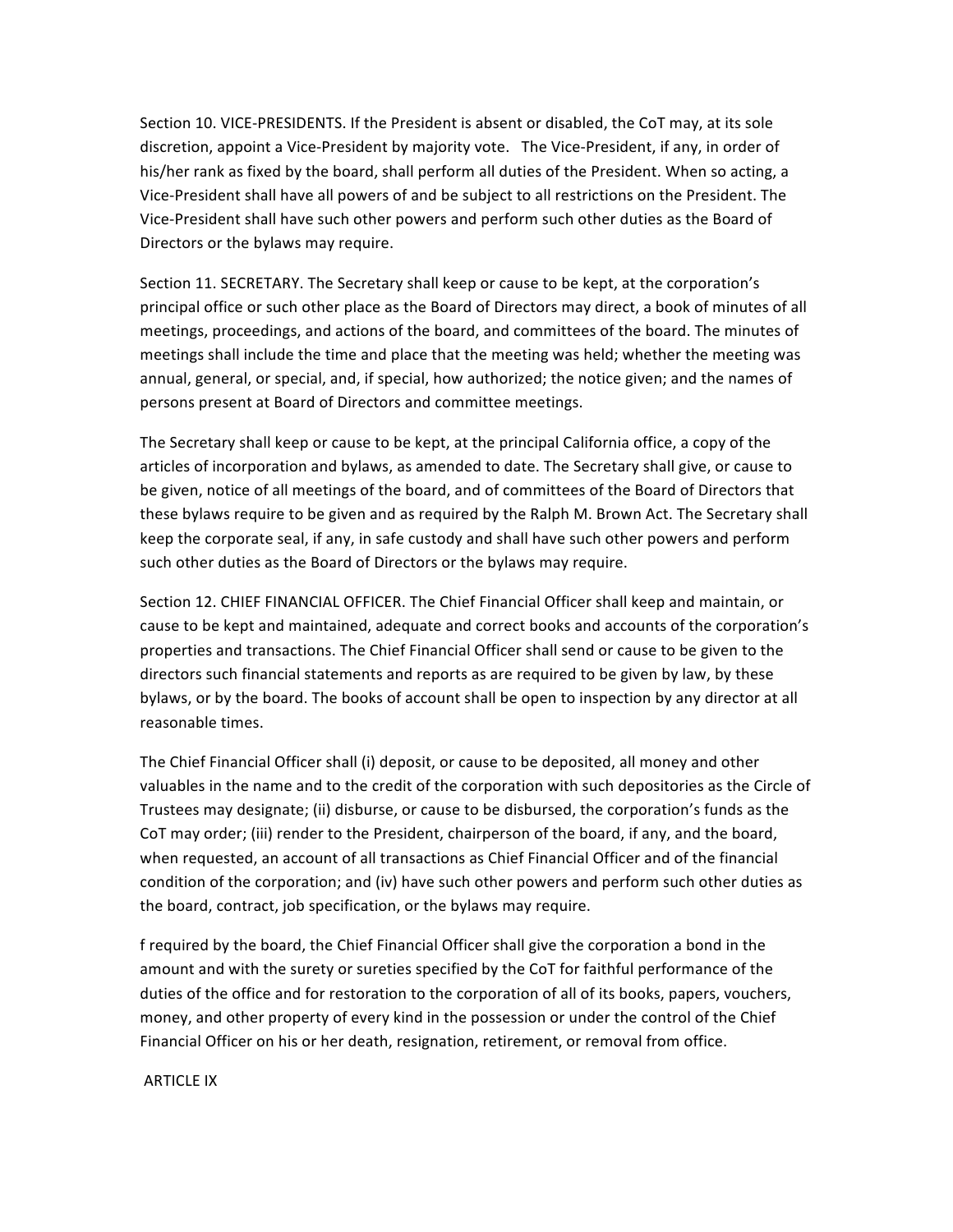### CONTRACTS WITH DIRECTORS AND OFFICERS

Section 1. CONTRACTS WITH DIRECTORS AND OFFICERS. No director of this corporation nor any other corporation, firm, association, or other entity in which one or more of this corporation's directors are directors or have a material financial interest, shall be interested, directly or indirectly, in the contract or transaction, unless (a) the material facts regarding that director's financial interest in such contract or transaction or regarding such common directorship, officership, or financial interest are fully disclosed in good faith and noted in the minutes, or are known to all members of the Board of Directors prior to the board's consideration of such contract or transaction; (b) such contract or transaction is authorized in good faith by a majority of the CoT by a vote sufficient for that purpose without counting the votes of the interested directors; 

(c) before authorizing or approving the transaction, the CoT considers and in good faith decides after reasonable investigation that the corporation could not obtain a more advantageous arrangement with reasonable effort under the circumstances; and (d) the corporation for its own benefit enters into the transaction, which is fair and reasonable to the corporation at the time the transaction was entered into. This Section does not apply to a transaction that is part of an educational or charitable program of this corporation if it (a) is approved or authorized by the corporation in good faith and without unjustified favoritism and (b) results in a benefit to one or more directors or their families because they are in the class of persons intended to be benefited by the educational or charitable program of this corporation. Any such transaction as listed above must also comply with SBCS Policy  $#$ , on Conflict of Interest.

## **ARTICLE X**

## LOANS TO DIRECTORS AND OFFICERS

Section 1. LOANS TO DIRECTORS AND OFFICERS. This corporation shall not lend any money or property to or guarantee the obligation of any director or officer without the approval of the California Attorney General; provided, however, that the corporation may advance money to a director or officer of the corporation for expenses reasonably anticipated to be incurred in the performance of his or her duties if that director or officer would be entitled to reimbursement for such expenses of the corporation.

### **ARTICLE XI**

### INDEMNIFICATION

Section 1. INDEMNIFICATION. To the fullest extent permitted by law, this corporation shall indemnify its directors, officers, employees, and other persons described in Corporations Code Section 5238(a), including persons formerly occupying any such positions, against all expenses, judgments, fines, paying any such positions, against all expenses, judgments, fines, settlements, and other amounts actually and reasonably incurred by them in connection with any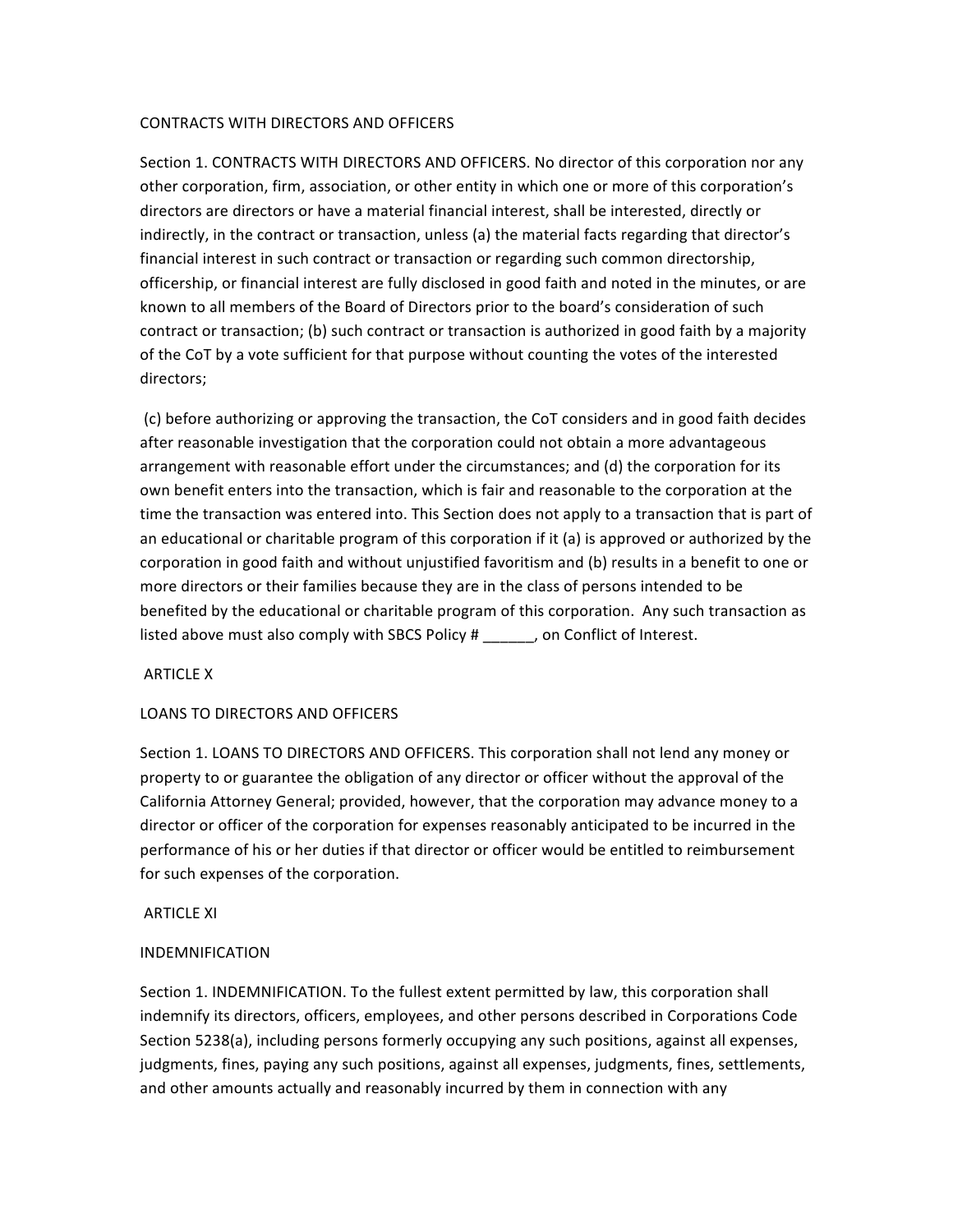"proceeding," as that term is used in that section, and including an action by or in the right of the corporation by reason of the fact that the person is or was a person described in that section. "Expenses," as used in this bylaw, shall have the same meaning as in that section of the Corporations Code. On written request to the Board of Directors by any person seeking indemnification under Corporations Code section 5238(b) or section 5238(c), the Board of Directors shall promptly decide under Corporations Code section 5238(e) whether the applicable standard of conduct set forth in Corporations Code section 5238(b) or section 5238(c) has been met and, if so, the Board of Directors shall authorize indemnification.

### ARTICLE XII

## **INSURANCE**

Section 1. INSURANCE. This corporation shall have the right to purchase and maintain insurance to the full extent permitted by law on behalf of its officers, directors, employees, and other agents, to cover any liability asserted against or incurred by any officer, director, employee, or agent in such capacity or arising from the officer's, director's, employee's, or agent's status as such.

## **ARTICLE XIII**

## MAINTENANCE OF CORPORATE RECORDS

Section 1. MAINTENANCE OF CORPORATE RECORDS. This corporation shall keep:

(a) Adequate and correct books and records of account;

- (b) Written minutes of the proceedings of its board and committees of the board; and
- (c) Such reports and records as required by law.

### **ARTICLE XIV**

## **INSPECTION RIGHTS**

Section 1. DIRECTORS' RIGHT TO INSPECT. Every director shall have the right at any reasonable time to inspect the corporation's books, records, documents of every kind, physical properties, and the records of each subsidiary as permitted by California and federal law. The inspection may be made in person or by the director's agent or attorney. The right of inspection includes the right to copy and make extracts of documents as permitted by California and federal law. This right to inspect may be circumscribed in instances where the right to inspect conflicts with California or federal law pertaining to access to books, records, and documents.

Section 2. MAINTENANCE AND INSPECTION OF ARTICLES AND BYLAWS. This corporation shall keep at its principal California office the original or a copy of the articles of incorporation and bylaws, as amended to the current date, which shall be open to inspection by the Circle of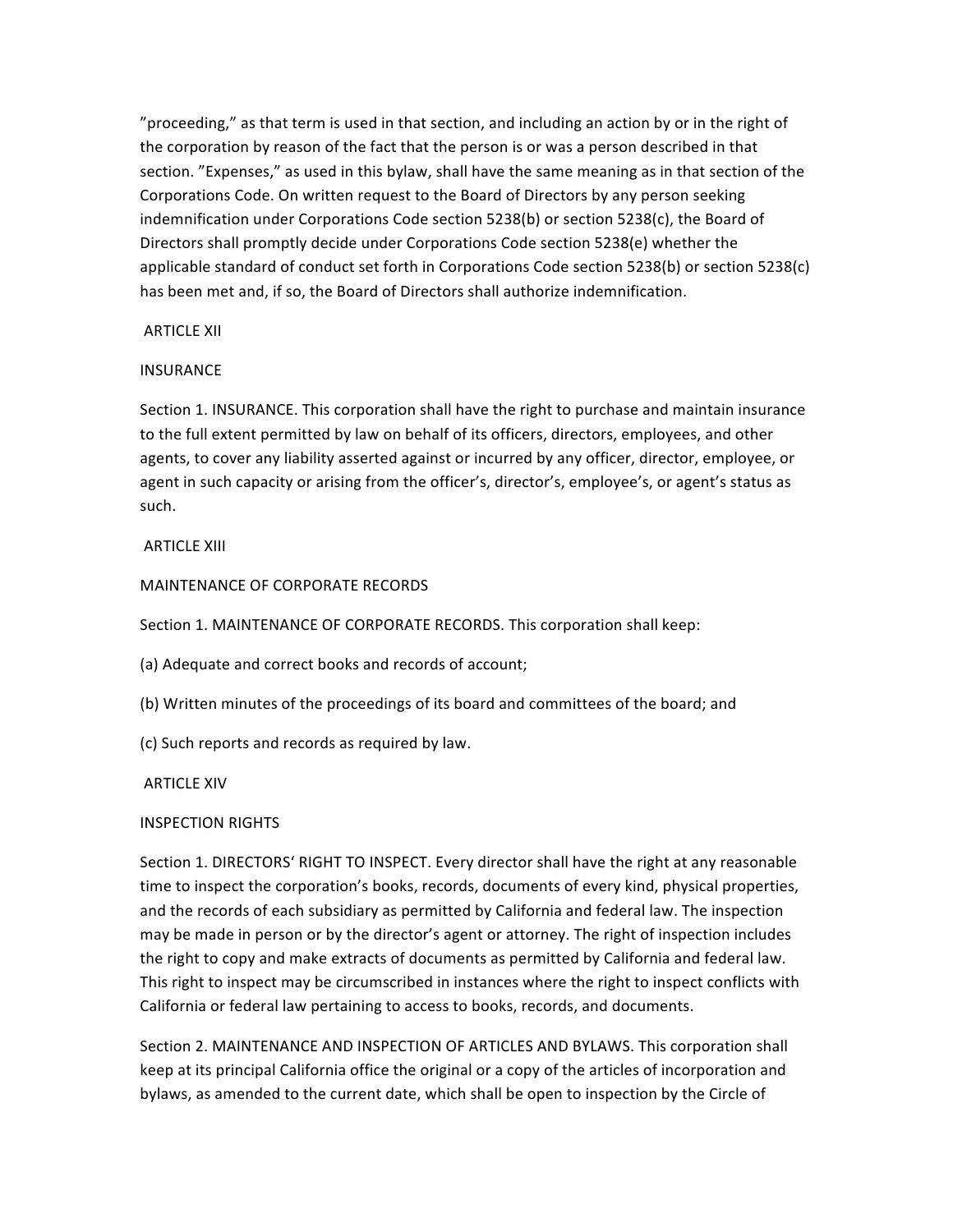Trustees at all reasonable times. If the corporation has no business office in California, the Secretary shall, on the written request of any director, furnish to that director a copy of the articles of incorporation and bylaws, as amended to the current date.

## **ARTICLE XV**

## REQUIRED REPORTS

Section 1. ANNUAL REPORTS. The Circle of Trustees shall cause an annual report to be sent to the CoT within 120 days after the end of the corporation's fiscal year. That report shall contain the following information, in appropriate detail:

(a) The assets and liabilities, including the trust funds, or the corporation as of the end of the fiscal year;

(b) The principal changes in assets and liabilities, including trust funds;

(c) The corporation's revenue or receipts, both unrestricted and restricted to particular purposes; 

(d) The corporation's expenses or disbursement for both general and restricted purposes;

(e) Any information required under these bylaws; and

(f) An independent accountants' report or, if none, the certificate of an authorized officer of the corporation that such statements were prepared without audit from the corporation's books and records.

Section 2. ANNUAL STATEMENT OF CERTAIN TRANSACTIONS AND INDEMNIFICATIONS. As part of the annual report, or as a separate document if no annual report is issued, the corporation shall, within 120 days after the end of the corporation's fiscal year, annually prepare and furnish to each director a statement of any transaction or indemnification of the following kind:

(a) Any transaction (i) in which the corporation, or its parent or subsidiary, was a party, (ii) in which an "interested person" had a direct or indirect material financial interest, and (iii) which involved more than \$50,000 or was one of several transactions with the same interested person involving, in the aggregate, more than \$50,000. For this purpose, an "interested person" is either: 

(1) Any director or officer of the corporation, its parent, or subsidiary (but mere common directorship shall not be considered such an interest); or

(2) Any holder of more than 10 percent of the voting power of the corporation, its parent, or its subsidiary. The statement shall include a brief description of the transaction, the names of interested persons involved, their relationship to the corporation, the nature of their interest,